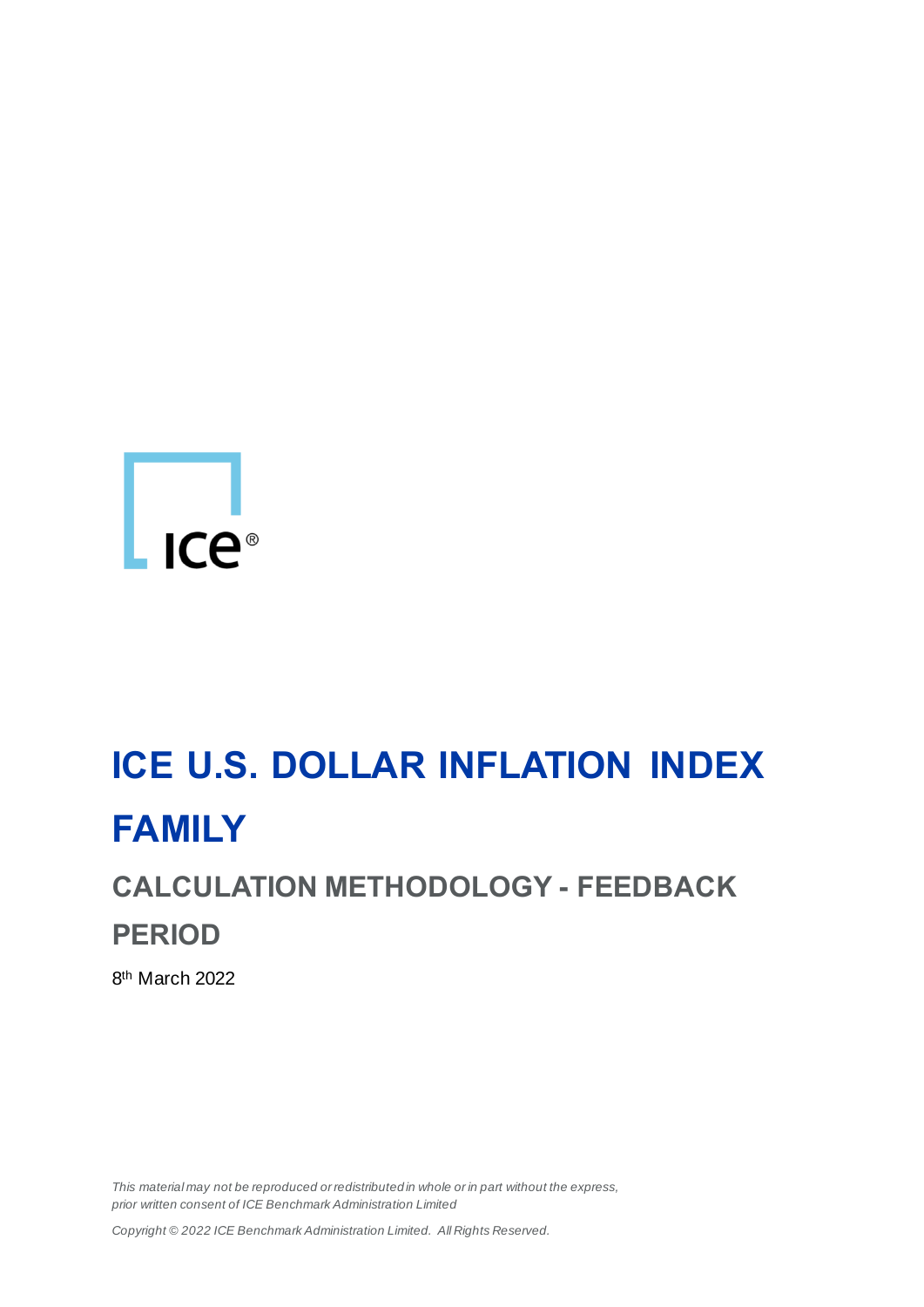## **Preface**

## **Document Purpose**

Initial calculation methodology for proposed ICE U.S. Dollar Inflation Index Family - Feedback Period

## **Document History**

| <b>VERSION</b><br>NO. | <b>DATE</b>  | <b>CHANGE DESCRIPTION</b> |
|-----------------------|--------------|---------------------------|
| v1.0                  | 8 March 2022 | Initial version           |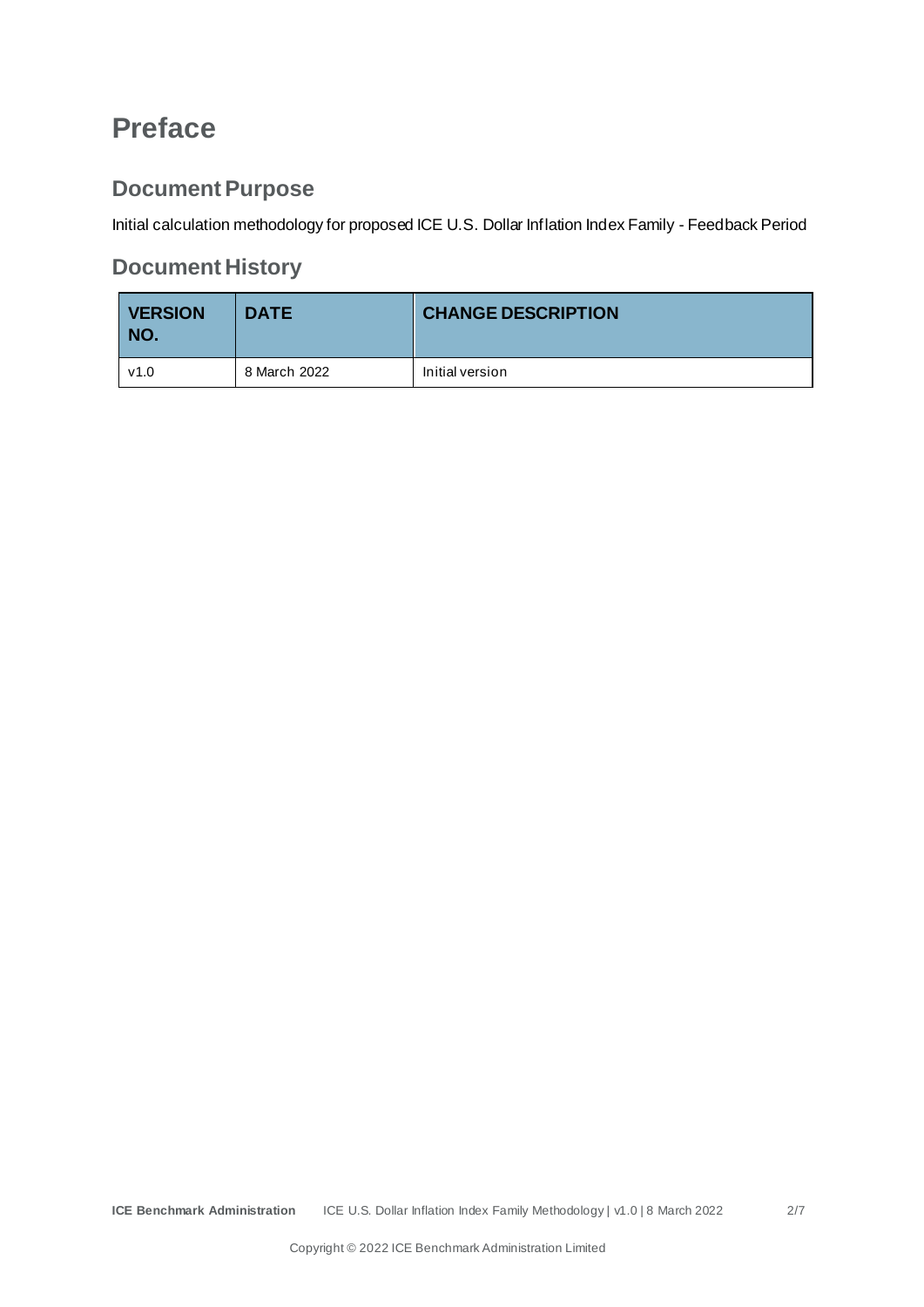# **TABLE OF CONTENTS**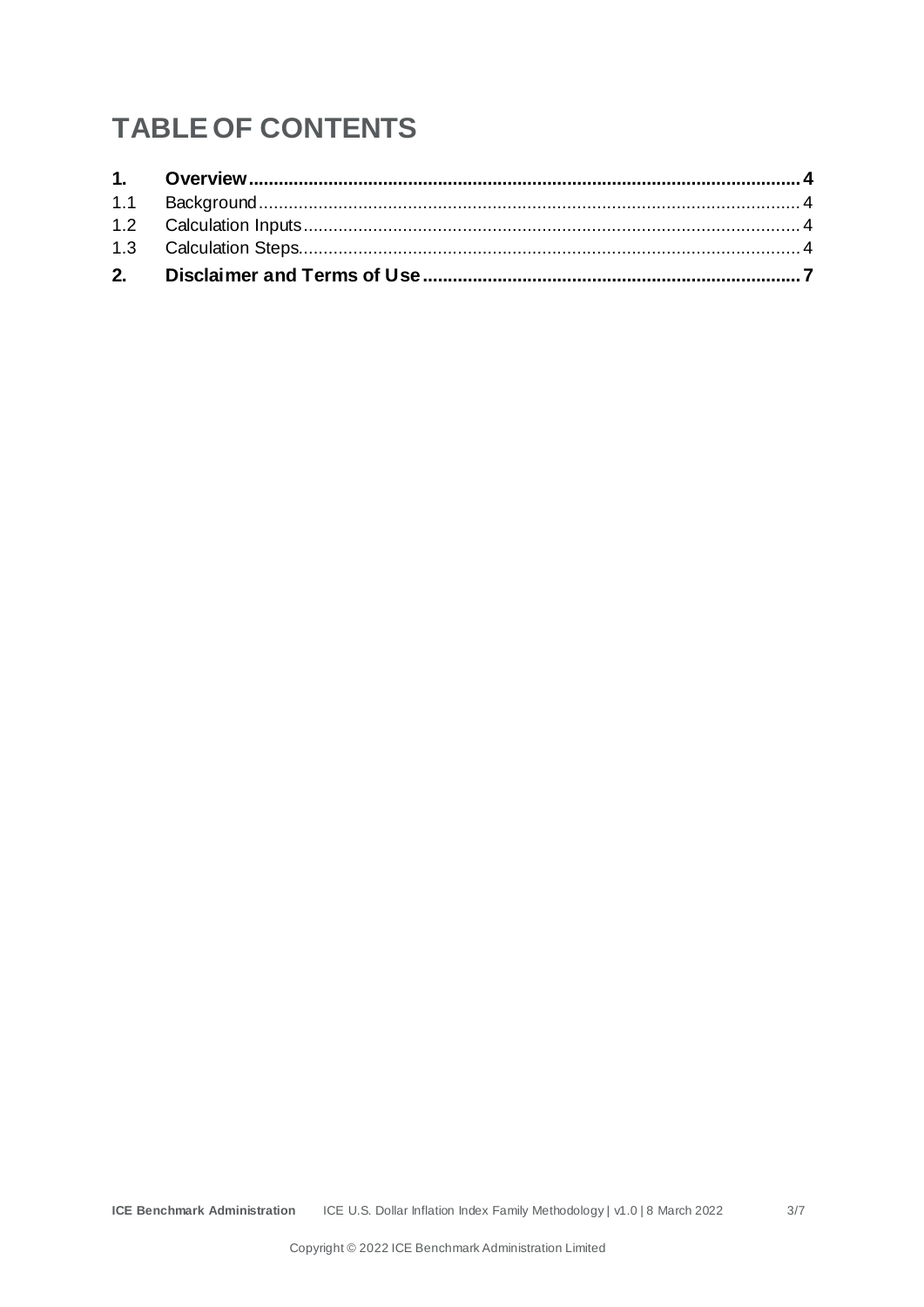## <span id="page-3-0"></span>**1. OVERVIEW**

### <span id="page-3-1"></span>**1.1 BACKGROUND**

IBA is proposing to publish a set of U.S. Dollar Inflation Indices, based on relevant US Treasury and Swap instruments. The intention is to have a broader base for the calculation than just one instrument class, with a view to potentially launching a benchmark if market feedback is positive.

The Indices will consist of three annualized market implied expected inflation rates, each published daily:

- **1 Year inflation ("INFL 1Y")**
- **5 Year inflation, 1 Year forward ("FWD INFL 1x5Y")**
- **5 Year inflation, 5 Years forward ("FWD INFL 5x5Y")**

## <span id="page-3-2"></span>**1.2 CALCULATION INPUTS**

The input data will be:

- US Treasury TIPS and US Treasury bills, notes and bonds with like maturities. Taken together, a forecast inflation rate for the maturity can be implied.
	- $\circ$  Data for each instrument includes maturity date, coupon, and daily closing price
	- $\circ$  Since TIPS do not always mature on exactly the same dates as nominal Treasuries, a tolerance of up to 45 days difference in maturity is allowed
- CPI Daily Index Ratios for all selected TIPS, as published by the US Treasury.
- A derived inflation curve, which is calculated from zero-coupon inflation swaps and provides constant maturity rates at 1Y, 2Y, etc.
- Weightings determined by IBA for blending the implied inflation rates determined from the two source instrument types. These will be determined periodically based upon IBA's assessment of the relative volumes of TIPS versus inflation-linked swaps trading in the fixed income markets. The initial weighting is 3:1.

## <span id="page-3-3"></span>**1.3 CALCULATION STEPS**

The calculation occurs on each "Calculation Date" (any US business day), after market close.

#### **1.3.1 IDENTIFY AVAILABLE TIPS INSTRUMENTS**

Select TIPS instruments current on the Calculation Date, subject to a maximum coupon rate of 1%

#### **1.3.2 FIND A MATCHING TREASURY INSTRUMENT FOR EACH TIPS**

For each TIPS in turn, find the nearest-maturing Treasury bill, note or bond which meets the following conditions:

- o Maturing on or after the maturity date of the TIPS.
- o Maturing no more than 45 days after the maturity date of the TIPS
- o Coupon rate no greater than 3% (for notes and bonds only)

#### **1.3.3 CALCULATE PROJECTED INFLATION RATE TO MATURITY FOR THIS TIPS**

#### o **For each TIPS in turn:**

**ICE Benchmark Administration** ICE U.S. Dollar Inflation Index Family Methodology | v1.0 | 8 March 2022 4/7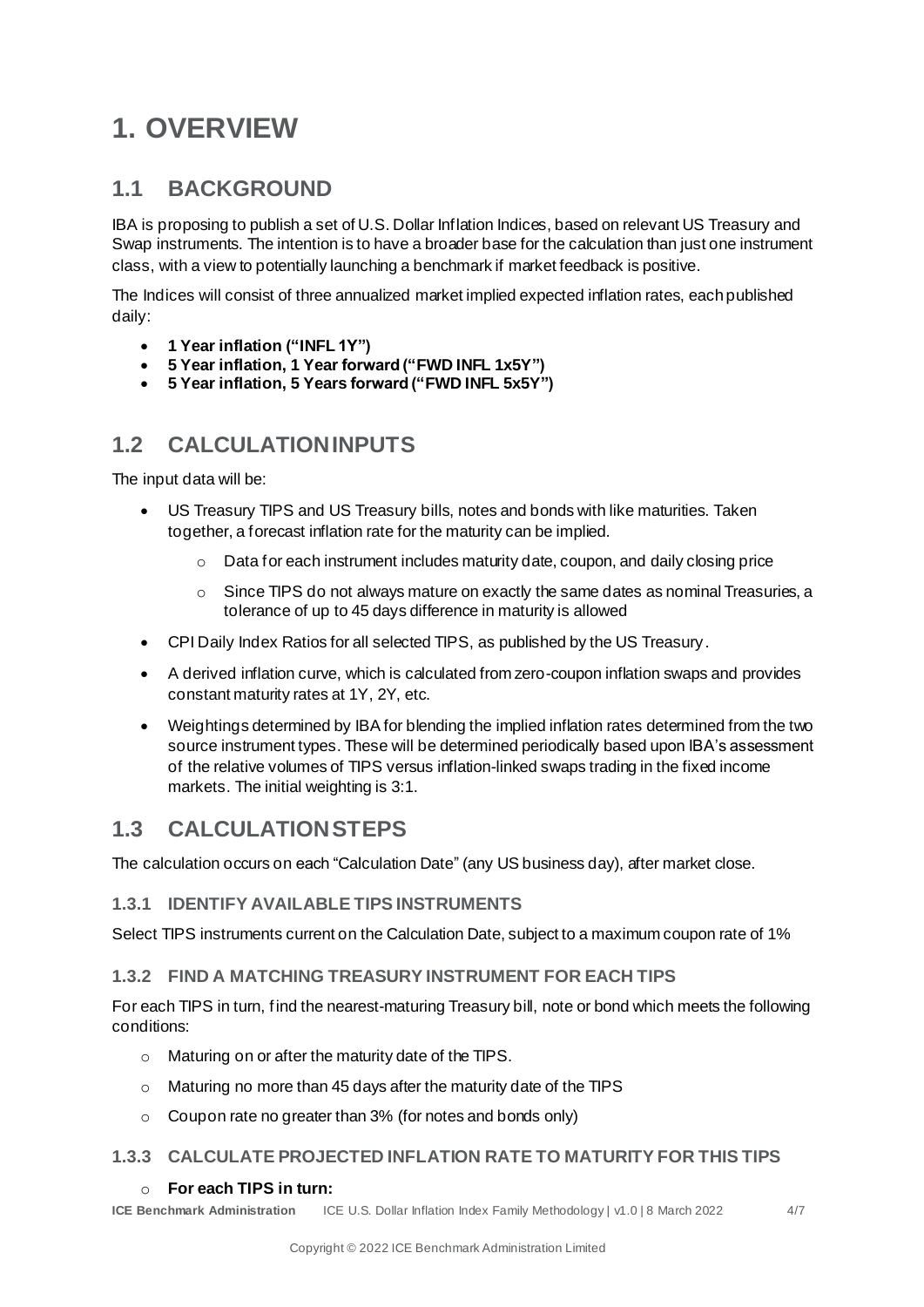- Retrieve end of day price, maturity date and coupon for the TIPS and for its matching Treasury instrument on the Calculation Date
- Calculate yield for the Treasury and use this to calculate discount factors for each TIPS coupon date.
	- o Note that this assumes the net yields of the Treasury and the TIPS are comparable, despite slightly different maturities
	- o Calculations are based on T+1 settlement and Actual/Actual
	- $\circ$  IBA is seeking market feedback as to whether or not seasonality adjustments should be included in these calculations.
- Construct a model to calculate NPV for the TIPS using the calculated discount factors, the CPI Daily Index Ratios, and the TIPS end of day price, assuming an (unknown) inflation rate of  $R$ .
	- $\circ$  Cash flows are initial purchase price, accrued interest, coupon payments and redemption value, all discounted according to the calculated discount factors.
	- o It is assumed that all instruments have biannual coupons
- Find the optimal value of R which closely approximates a zero NPV for the TIPS, at the end of day price.
- This optimal value of  $R$  is the implied annualized inflation rate for the life of the TIPS.
- **1.3.4 INTERPOLATE TIPS-DERIVED RATES FOR 1Y, 5Y, 6Y, 10Y MATURITIES FROM ADJACENT TIPS**
	- **For each of the four maturities required to determine the published rates (1,5,6 and 10 Years):**
		- $\circ$  Determine a maturity date exactly n years from the Calculation Date.
		- $\circ$  Determine actual days to maturity to this end date (e.g. this might be 365 or 366 for a 1Y)
		- $\circ$  If there is a TIPS with exactly the required days to maturity, use the calculated inflation rate for that TIPS; otherwise, perform a straight-line interpolation between the adjacent TIPS maturities, based on days to maturity, to determine the rate for this required maturity

#### **1.3.5 RETRIEVE SWAP-BASED INFLATION CURVE**

- **For each of the four required maturities (1,5,6 and 10 Years):**
	- $\circ$  Determine the rate from the swap-based inflation curve for this maturity, at the end of the market day on the Calculation Date.

#### **1.3.6 CALCULATE 'BLENDED' RATES FOR 1Y, 5Y, 6Y, 10Y MATURITIES**

#### • **For each of the four required maturities (1,5,6 and 10 Years):**

Calculate a weighted average of the two rates (TIPS-Derived and swap-based inflation curve)

- $\circ$  Initially the weighting is 3:1 in favour of TIPS, e.g. :
- $\circ$  Weighted Average Rate  $=$   $\frac{3 \times (TIPS\ derived\ rate) + 1 \times (Swap\ based\ In\ flat\ ion\ Curve Rate)}{2}$

4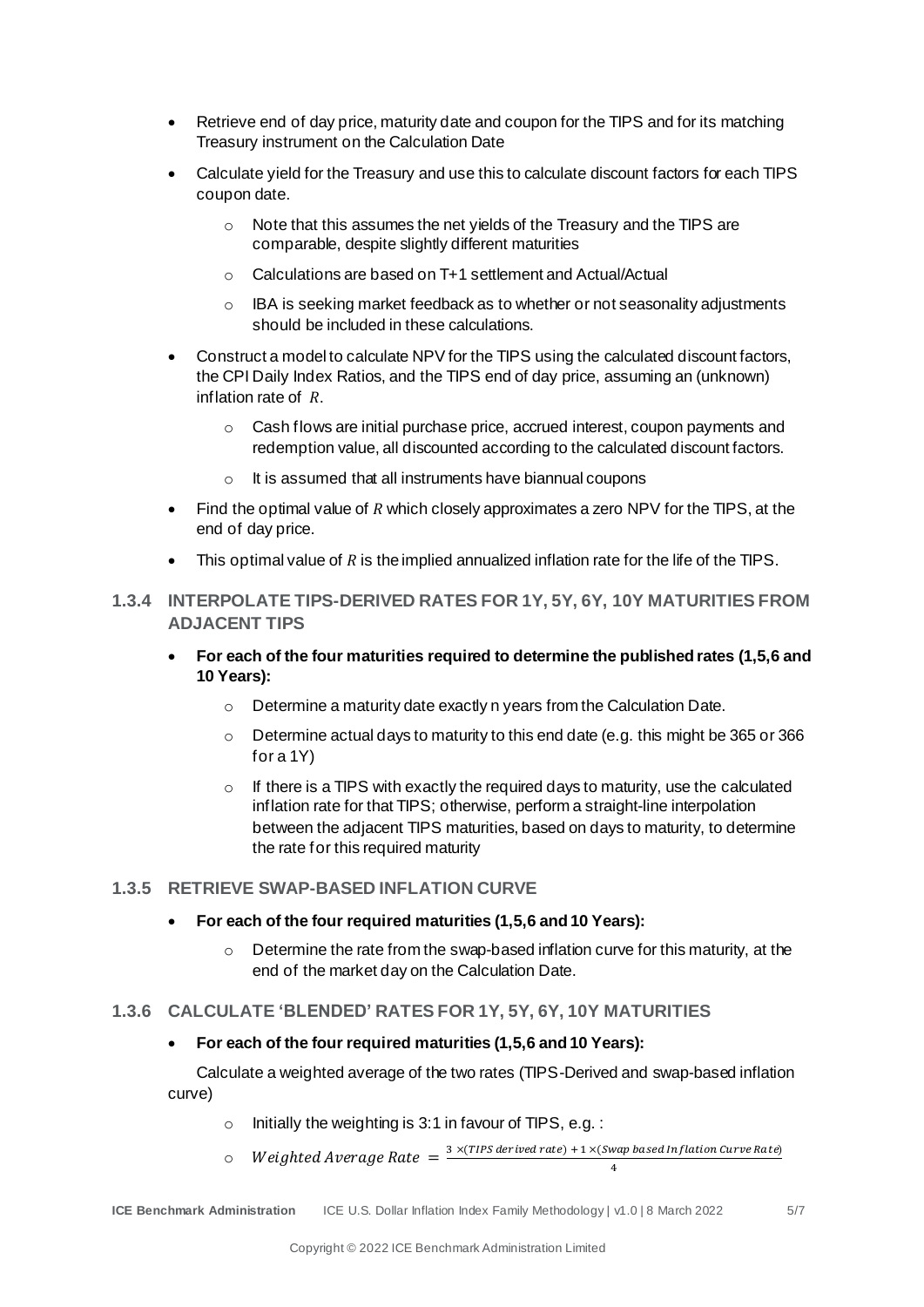o The weighting ratio will be reviewed periodically (e.g. 6 monthly) to reflect IBA's assessment of the relative trading volumes of the two instrument types.

#### **1.3.7 CALCULATE 1Y, 1X5 FORWARD AND 5X5 FORWARD RATES FOR PUBLICATION**

- The 1 Year inflation ("INFL 1Y") rate will be set to the blended rate for 1Y maturity as calculated in the previous step.
- The 5 Year inflation, 1 Year forward ("FWD INFL 1x5Y") rate will be calculated from the blended rates for 1Y ("INFL 1Y") and 6Y ("INFL 6Y") as follows:

$$
\circ \quad \text{FWD INFL 1x5Y} = \left(\frac{(1 + \text{INFL 6Y})^6}{(1 + \text{INFL 1Y})}\right)^{\frac{1}{5}} - 1
$$

• The 5 Year inflation, 5 Years forward ("FWD INFL 5x5Y") rate will be calculated from the blended rates for 5Y and 10Y as follows:

$$
\circ \quad \text{FWD INFL 5x5Y} = \left(\frac{(1 + INFL 10Y)^{10}}{(1 + INFL 5Y)^5}\right)^{\frac{1}{5}} - 1
$$